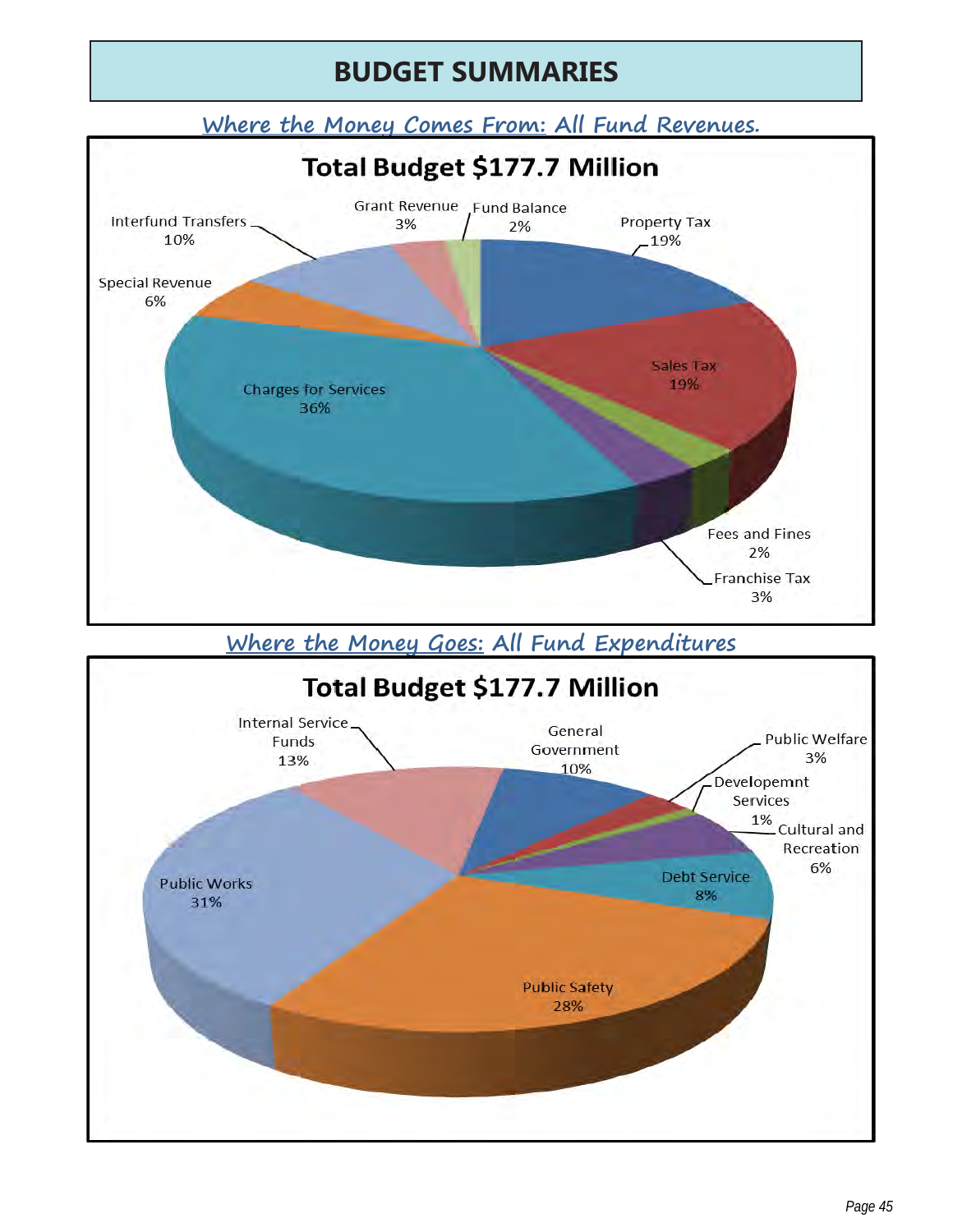### **Total Budget - Summary**

The chart below identifies total expenditure projections by service areas and revenue projections by funding source. Increases and decreases in individual areas are identified and explained in the individual fund summaries found later in this document. The City of Longview's adopted budget for FY 2020-2021 is \$177,751,741, a decrease of 7.82% from the FY 2019-20 budget. The decreased budget was based on conservative assumptions of continued economic difficulty associated with COVID-19. Much of the FY 2020-2021 budget focus is about maintaining existing services and continuing to reduce expenses where possible. The budget had very limited capital expenditures and one-time expenditures. The only significant one-time expenditure was the ongoing project to replace our Employee Resource Planning software system. In addition, this budget does not include a tax rate increase or employee pay raise.

| <b>Actual</b> | <b>Budget</b> | <b>Estimated</b> | <b>Budget</b> | % Change           |
|---------------|---------------|------------------|---------------|--------------------|
| 2018-19       | 2019-20       | 2019-20          | 2020-21       | <b>Budget</b>      |
|               |               |                  |               |                    |
| 29,511,101    | 32,778,546    | 32,778,546       | 33,427,754    | 1.98%              |
| 34,119,935    | 35,990,064    | 32,540,160       | 33,254,084    | $-7.60%$           |
| 5,160,193     | 4,853,016     | 4,379,434        | 4,447,914     | $-8.35%$           |
| 5,570,229     | 5,643,504     | 5,509,301        | 5,416,668     | $-4.02%$           |
| 61,985,592    | 64,467,806    | 62, 134, 173     | 64,198,322    | $-0.42%$           |
| 10,982,746    | 13,903,006    | 12,429,142       | 9.918.124     | $-28.66%$          |
| 15,340,421    | 15,510,454    | 15,265,299       | 17,215,814    | 10.99%             |
| 3,902,104     | 10,370,860    | 10,370,861       | 5,967,890     | $-42.46%$          |
| 996,314       | 9,321,532     | 8,281,692        | 3,905,171     | $-58.11%$          |
| 167,568,635   | \$192,838,788 | \$183,688,608    | \$177,751,741 | $-7.82%$           |
|               |               |                  |               |                    |
| <b>Actual</b> |               |                  |               |                    |
|               | <b>Budget</b> | <b>Estimated</b> | <b>Budget</b> | % Change           |
| 2018-19       | 2019-20       | 2019-20          | 2020-21       | <b>Budget</b>      |
|               |               |                  |               |                    |
| 15,058,478    | 16.089.325    | 15,578,206       | 17,018,135    | 5.77%              |
| 4,225,175     | 5,775,808     | 5,668,484        | 4,945,798     | $-14.37%$          |
| 1,810,006     | 1,754,167     | 1,703,538        | 1,781,743     | 1.57%              |
| 13,252,274    | 19,507,857    | 16,942,776       | 10,291,178    | $-47.25%$          |
| 12,471,343    | 16,496,340    | 15,982,158       | 14,850,051    | $-9.98%$           |
| 46,008,105    | 49,868,241    | 48,395,729       | 50,251,924    | 0.77%              |
| 54,951,664    | 61,060,136    | 57,413,476       | 54,888,059    |                    |
| 19,791,590    | 22,286,914    | 22,004,241       | 23,724,853    | $-10.11%$<br>6.45% |
|               |               |                  |               |                    |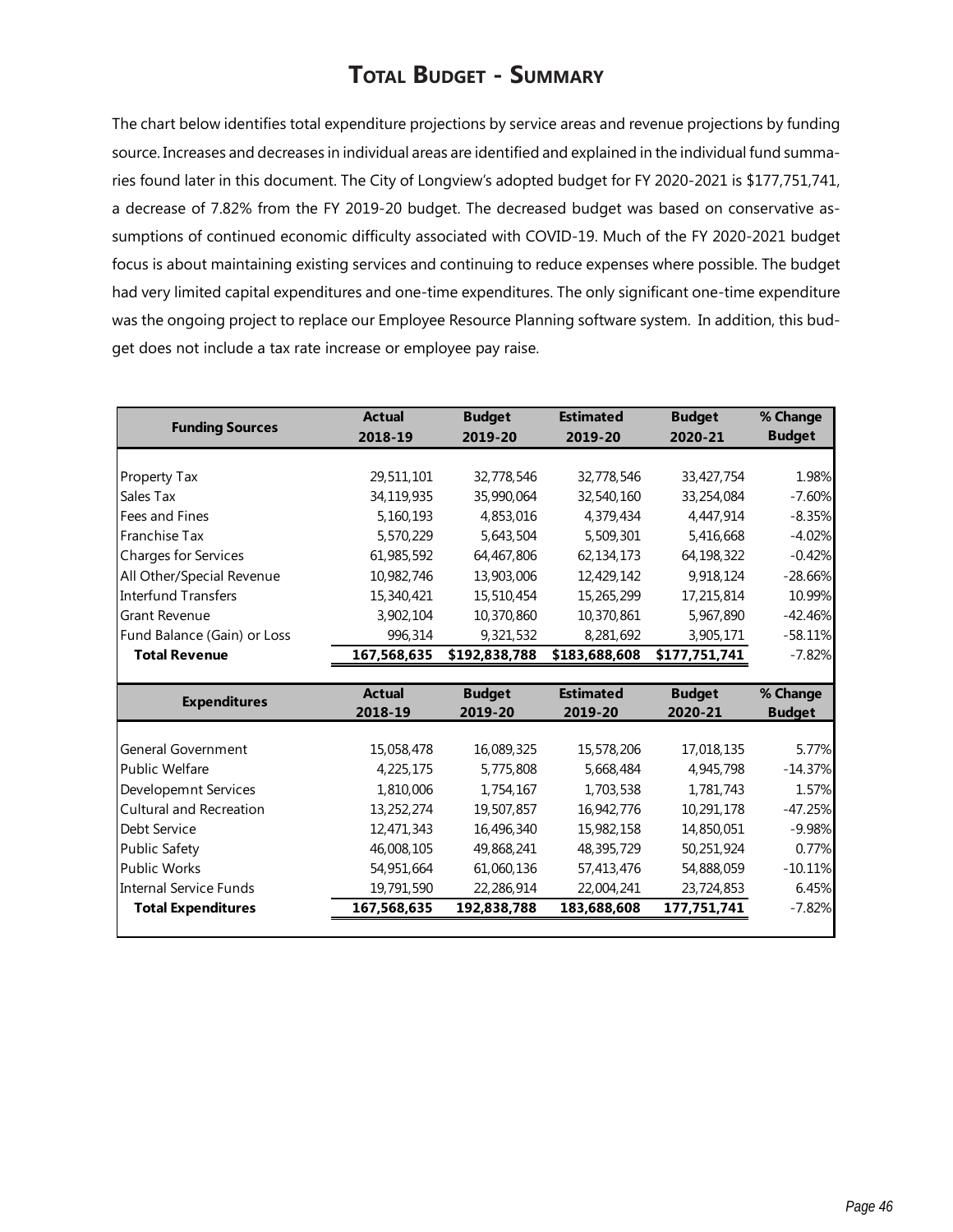#### **Authorized Positions**

**By Service Area**

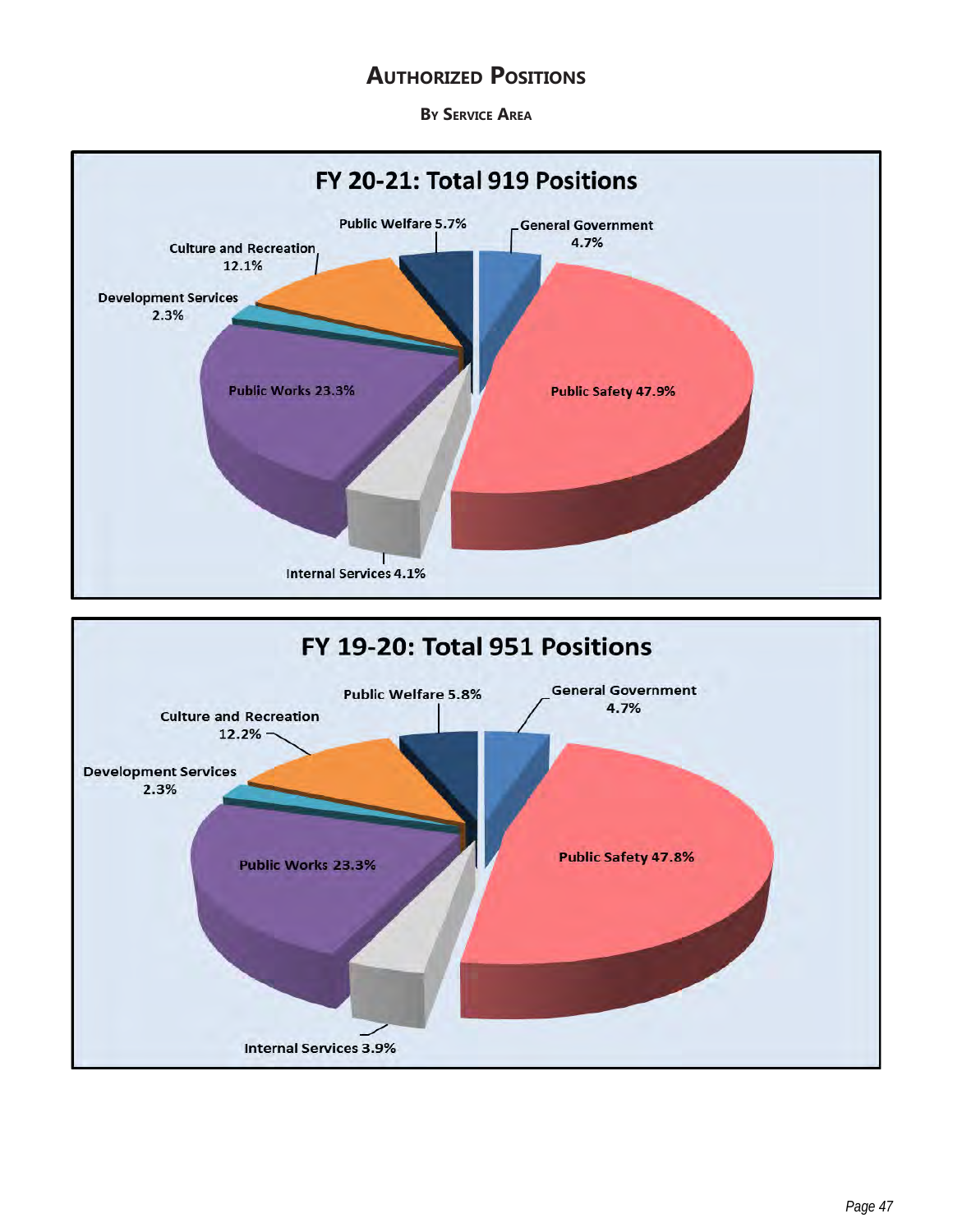# **Authorized Positions**

# *Summary of Position Changes for FY 2020-21 by Function*

### **General Government:**

**• City Secretary:** Received positions from City Manager's Office.

### **Internal Services:**

• **Information Services:** Received one Information Technology Specialist position from Public Safety Communication.

## **Public Safety:**

- **Police Grants:** Victims Services Grant was not renewed; lost position
- **Public Safety Communications:** Received a Systems and Technology Specialist position from E911.

### **Public Welfare:**

**• Partners in Prevention Grants:** Lost funding in one of the grants.

#### **Culture and Recreation:**

• **Parks:** Removal of Horticulturist position.

### **Public Works:**

- **Sanitation:** One position removed & combined with existing position in Compost.
- **Plant Automation:** Moved all Maintenance Positions to Utility Plant Maintenance & Technology from other departments; 2 Maintenance positions moved from Water Supply, 6.5 Maintenance positions moved from Wastewater Treatment, 7 positions from Water Purification and 6.5 from Wastewater Treatment.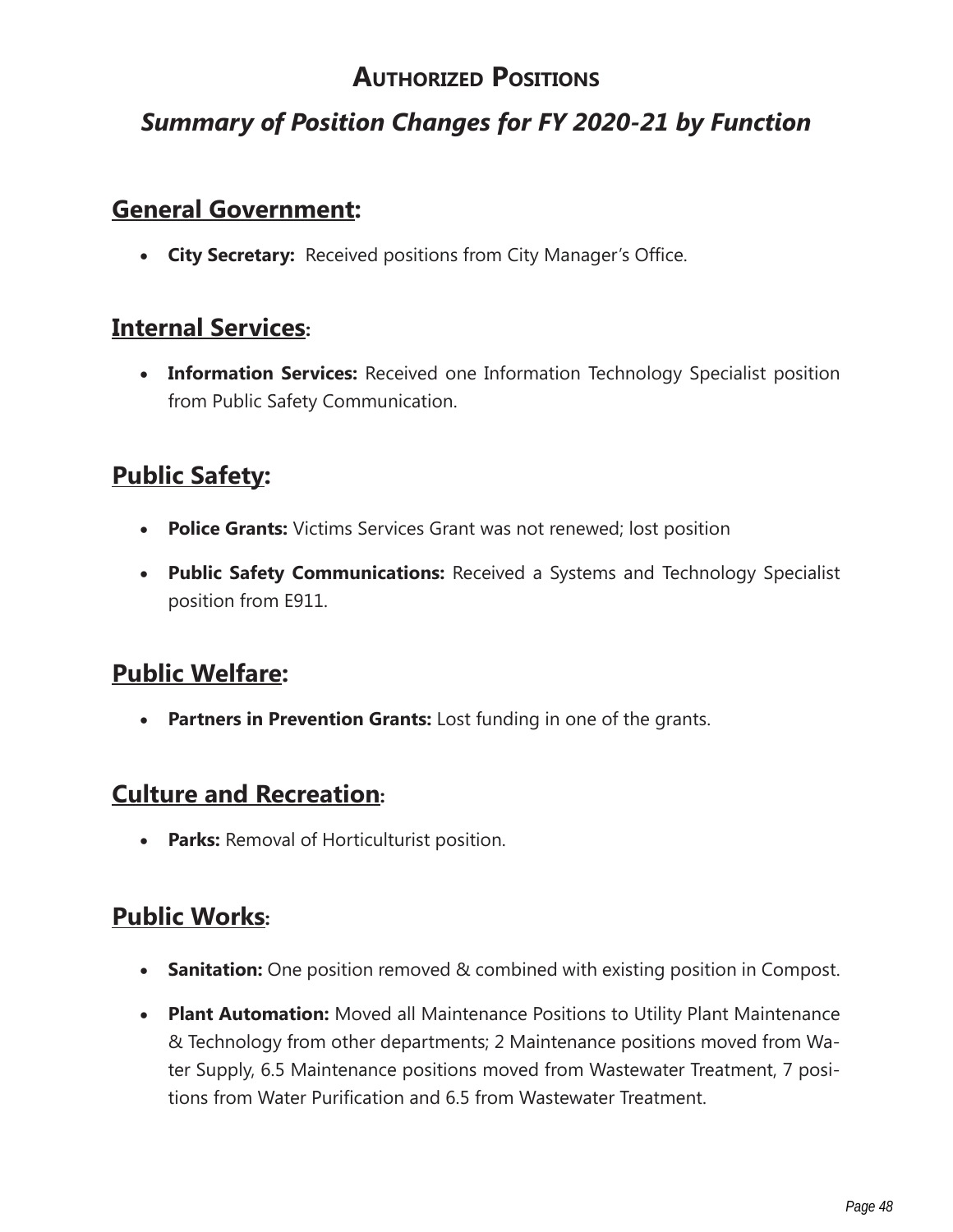|                           | <b>Actual</b> | <b>Budget</b> | Year End Est. | <b>Budget</b> | <b>Year over</b>   |
|---------------------------|---------------|---------------|---------------|---------------|--------------------|
| <b>GENERAL GOVERNMENT</b> | FY 18-19      | FY 19-20      | FY 19-20      | FY 20-21      | <b>Year Change</b> |
| <b>City Council</b>       | 0.50          | 0.50          | 0.50          | 0.50          | 0.00               |
| City Manager              | 4.50          | 4.50          | 4.50          | 1.00          | $-3.50$            |
| <b>City Secretary</b>     | 2.00          | 2.00          | 2.00          | 5.50          | 3.50               |
| City Attorney             | 5.00          | 5.00          | 5.00          | 5.00          | 0.00               |
| Finance                   | 6.45          | 6.45          | 6.45          | 6.45          | 0.00               |
| Beautification            | 7.00          | 7.00          | 7.00          | 7.00          | 0.00               |
| <b>Facility Services</b>  | 6.25          | 6.25          | 6.25          | 6.25          | 0.00               |
| Human Resources           | 6.17          | 6.17          | 6.17          | 6.17          | 0.00               |
| Purchasing                | 2.00          | 2.00          | 2.00          | 2.00          | 0.00               |
| Media Development         | 3.50          | 3.50          | 3.50          | 3.50          | 0.00               |
| <b>Total</b>              | 43.37         | 43.37         | 43.37         | 43.37         | 0.00               |

#### **Authorized Position Charts**

|                          | <b>Actual</b> | <b>Budget</b> | <b>Year End Est.</b> | <b>Budget</b> | <b>Year over</b>   |
|--------------------------|---------------|---------------|----------------------|---------------|--------------------|
| <b>INTERNAL SERVICES</b> | FY 18-19      | FY 19-20      | FY 19-20             | FY 20-21      | <b>Year Change</b> |
| Risk Management          | 4.83          | 4.83          | 4.83                 | 4.83          | 0.00               |
| Health/Clinic            | 1.00          | 1.00          | 1.00                 | 1.00          | 0.00               |
| Information Technology   | 10.00         | 10.00         | 11.00                | 11.00         | 1.00               |
| GIS                      | 8.00          | 8.00          | 8.00                 | 8.00          | 0.00               |
| <b>Fleet Services</b>    | 11.50         | 11.50         | 11.50                | 11.50         | 0.00               |
| Fleet Maintenance        | 1.00          | 1.00          | 1.00                 | 1.00          | 0.00               |
| <b>Total</b>             | 36.33         | 36.33         | 37.33                | 37.33         | 1.00               |

|                                     | <b>Actual</b> | <b>Budget</b> | Year End Est. | <b>Budget</b> | <b>Year over</b>   |
|-------------------------------------|---------------|---------------|---------------|---------------|--------------------|
| <b>PUBLIC SAFETY</b>                | FY 18-19      | FY 19-20      | FY 19-20      | FY 20-21      | <b>Year Change</b> |
| Police Operations                   | 192.00        | 192.00        | 193.00        | 193.00        | 1.00               |
| <b>Police Grants</b>                | 1.00          | 1.00          | 1.00          | 0.00          | $-1.00$            |
| <b>Public Safety Communications</b> | 34.00         | 36.00         | 35.00         | 37.00         | 1.00               |
| <b>E911 Communications</b>          | 8.00          | 6.00          | 6.00          | 5.00          | $-1.00$            |
| Municipal Court                     | 17.00         | 17.00         | 17.00         | 17.00         | 0.00               |
| Fire Suppression                    | 178.00        | 180.00        | 180.00        | 180.00        | 0.00               |
| Code Compliance                     | 7.00          | 8.00          | 8.00          | 8.00          | 0.00               |
| Totall                              | 437.00        | 440.00        | 440.00        | 440.00        | 0.00               |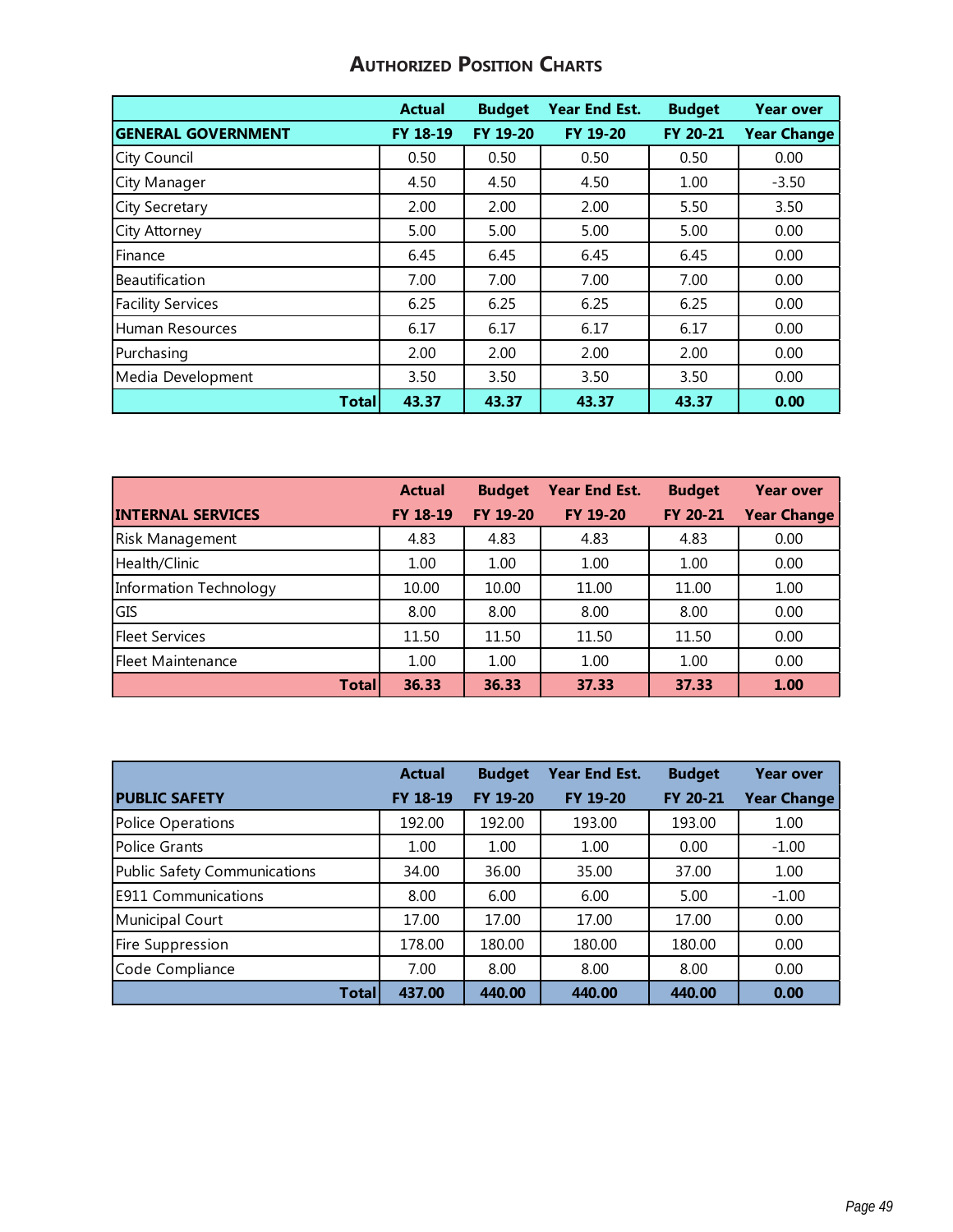|                               | <b>Actual</b> | <b>Budget</b> | <b>Year End Est.</b> | <b>Budget</b> | <b>Year over</b>   |
|-------------------------------|---------------|---------------|----------------------|---------------|--------------------|
| <b>PUBLIC WELFARE</b>         | FY 18-19      | FY 19-20      | <b>FY 19-20</b>      | FY 20-21      | <b>Year Change</b> |
| <b>Environmental Health</b>   | 7.00          | 7.00          | 7.00                 | 7.00          | 0.00               |
| Partners In Prevention        | 4.90          | 4.90          | 4.90                 | 4.95          | 0.05               |
| Partners In Prevention Grants | 1.10          | 1.10          | 0.10                 | 0.05          | $-1.05$            |
| <b>Animal Services</b>        | 28.00         | 28.00         | 28.00                | 28.00         | 0.00               |
| <b>Housing Grants</b>         | 8.00          | 8.00          | 8.00                 | 8.00          | 0.00               |
| <b>CDBG</b>                   | 2.00          | 4.00          | 4.00                 | 4.00          | 0.00               |
| Totall                        | 51.00         | 53.00         | 52.00                | 52.00         | $-1.00$            |

|                             | <b>Actual</b> | <b>Budget</b> | Year End Est. | <b>Budget</b> | <b>Year over</b>   |
|-----------------------------|---------------|---------------|---------------|---------------|--------------------|
| <b>DEVELOPMENT SERVICES</b> | FY 18-19      | FY 19-20      | FY 19-20      | FY 20-21      | <b>Year Change</b> |
| Development Services Admin  | 9.00          | 9.00          | 9.00          | 9.00          | 0.00               |
| Planning and Zoning         | 4.00          | 4.00          | 4.00          | 4.00          | 0.00               |
| <b>Building Inspection</b>  | 8.00          | 8.00          | 8.00          | 8.00          | 0.00               |
| <b>Totall</b>               | 21.00         | 21.00         | 21.00         | 21.00         | 0.00               |

|                                   | <b>Actual</b>   | <b>Budget</b> | <b>Year End Est.</b> | <b>Budget</b> | <b>Year over</b>   |
|-----------------------------------|-----------------|---------------|----------------------|---------------|--------------------|
| <b>CULTURE AND RECREATION</b>     | <b>FY 18-19</b> | FY 19-20      | FY 19-20             | FY 20-21      | <b>Year Change</b> |
| Parks                             | 25.70           | 25.70         | 24.70                | 24.70         | $-1.00$            |
| Recreation                        | 39.00           | 39.00         | 39.00                | 39.00         | 0.00               |
| LRA                               | 1.00            | 1.00          | 1.00                 | 1.00          | 0.00               |
| Community Services Administration | 3.00            | 3.00          | 3.00                 | 3.00          | 0.00               |
| Library                           | 30.00           | 30.00         | 30.00                | 30.00         | 0.00               |
| <b>CVB</b>                        | 4.50            | 4.50          | 4.50                 | 4.50          | 0.00               |
| H.O.T Fund                        | 0.30            | 0.30          | 0.30                 | 0.30          | 0.00               |
| Maude Cobb                        | 9.00            | 9.00          | 9.00                 | 9.00          | 0.00               |
| <b>Total</b>                      | 112.50          | 112.50        | 111.50               | 111.50        | $-1.00$            |